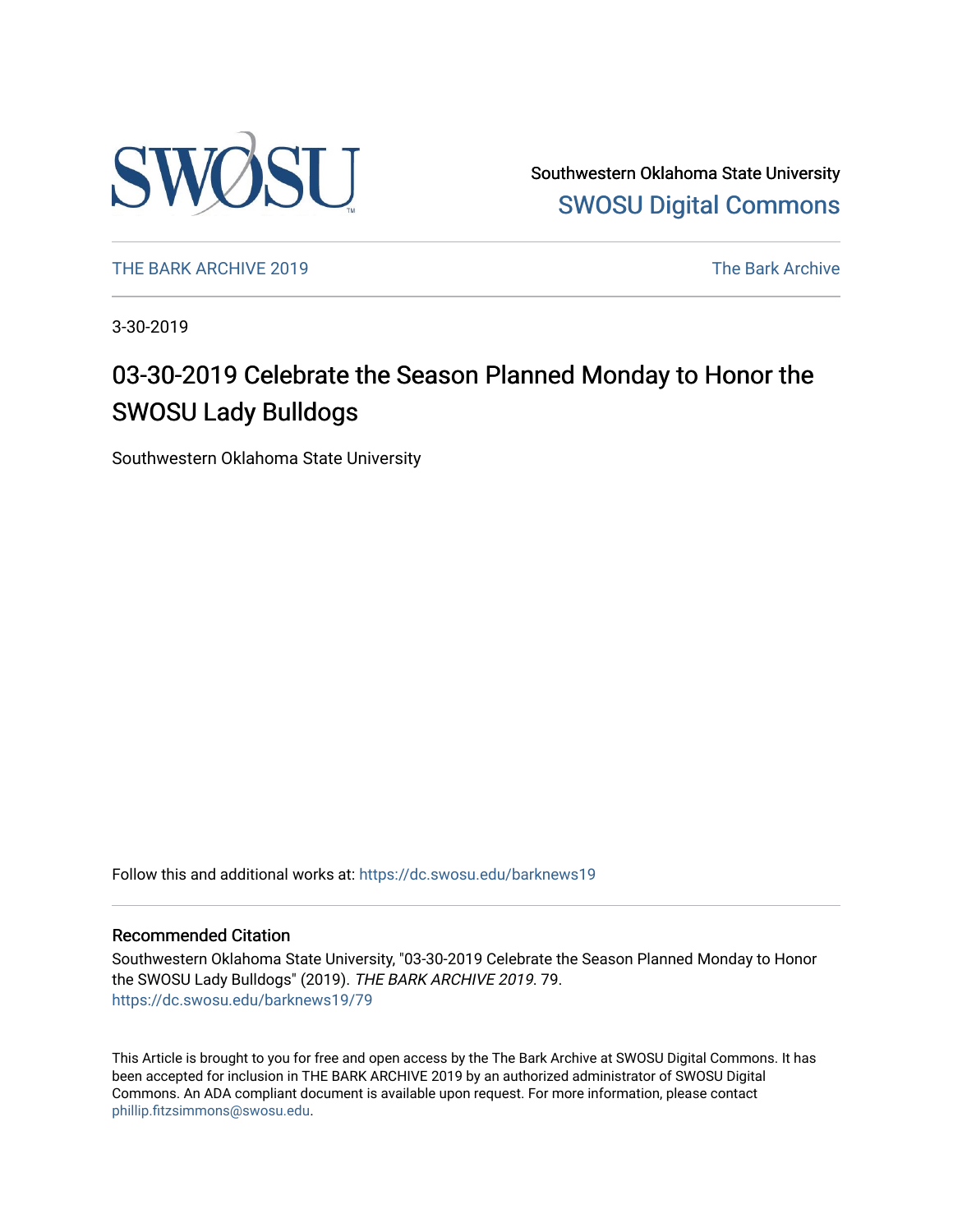



# **Celebrate the Season Planned Monday to Honor the SWOSU Lady Bulldogs**

"Celebrate the Season" in honor of the Southwestern Oklahoma State University women's basketball team will be held Monday, April 1, on the Weatherford campus.

The event will be held at 12 noon at the Clock Tower. Everyone is invited to honor the Lady Bulldogs who finished the season with a 35-2 record and played in the NCAA Division II national championship game on Friday night. The Lady Bulldogs lost a heartbreaker in double overtime to Lubbock Christian University.

SWOSU head coach Kelsi Musick, assistant coach Cophie Anderson and the entire team will attend the "Celebrate the Season." Everyone is encouraged to wear navy blue and white.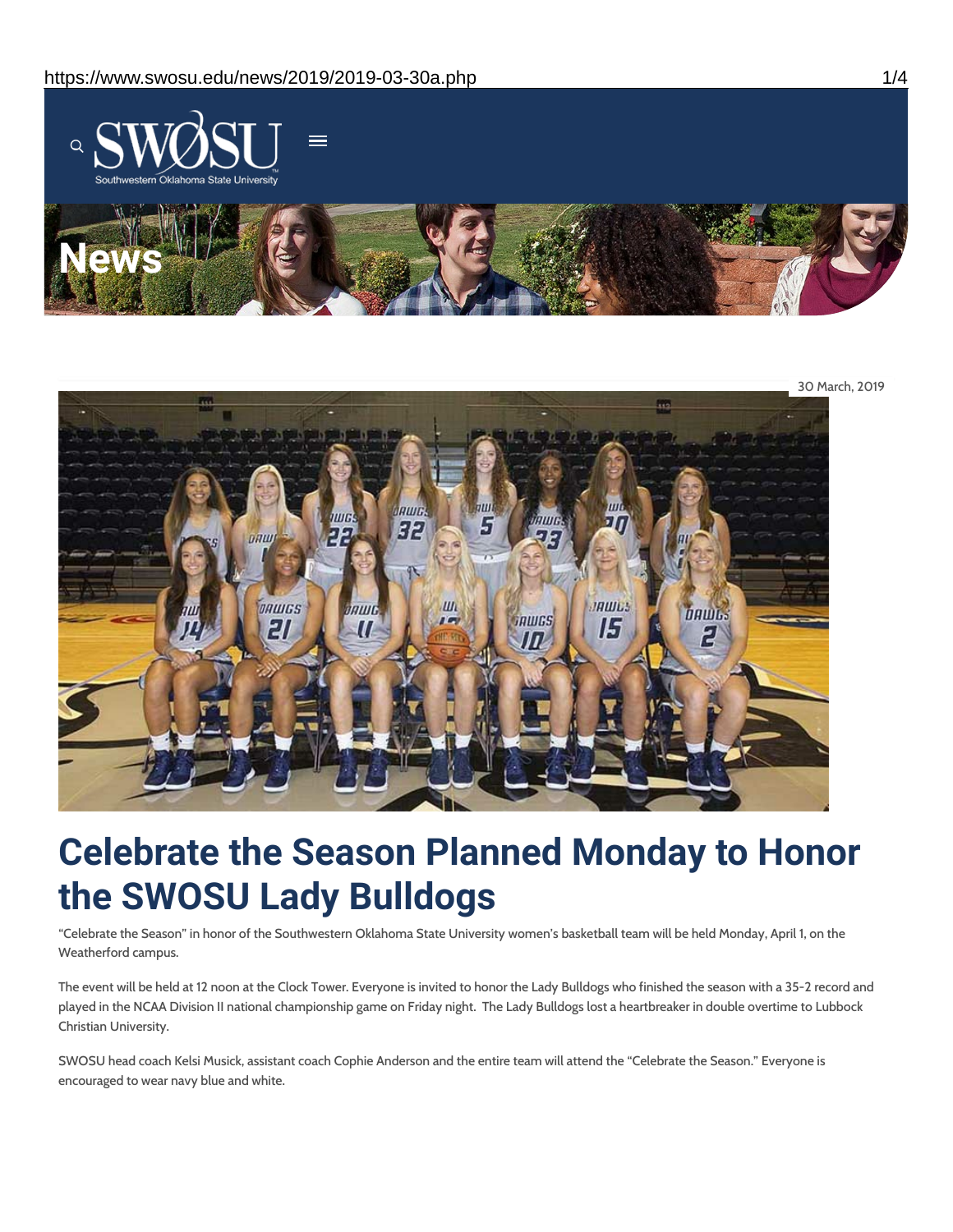| Administration<br>D<br>Alumni and Foundation<br>D<br>Community<br>D<br>Events<br>D | Academics | D |
|------------------------------------------------------------------------------------|-----------|---|
|                                                                                    |           |   |
|                                                                                    |           |   |
|                                                                                    |           |   |
|                                                                                    |           |   |
| <b>Faculty and Staff</b><br>D                                                      |           |   |
| Miscellaneous<br>D                                                                 |           |   |
| Sayre<br>D                                                                         |           |   |
| <b>Students</b><br>D                                                               |           |   |

## **Archive Links**  $2018$  $2019$ [2020](https://www.swosu.edu/news/2020/index.php)  $\bullet$ [Archive](https://dc.swosu.edu/bark/) **Archive Archive Archive Archive Archive** Archive Archive Archive Archive Archive Archive Archive Archive



### Weatherford Campus

100 Campus Drive Weatherford, OK 73096

### Sayre Campus

409 E Mississippi Ave Sayre, OK 73662

Connect to Us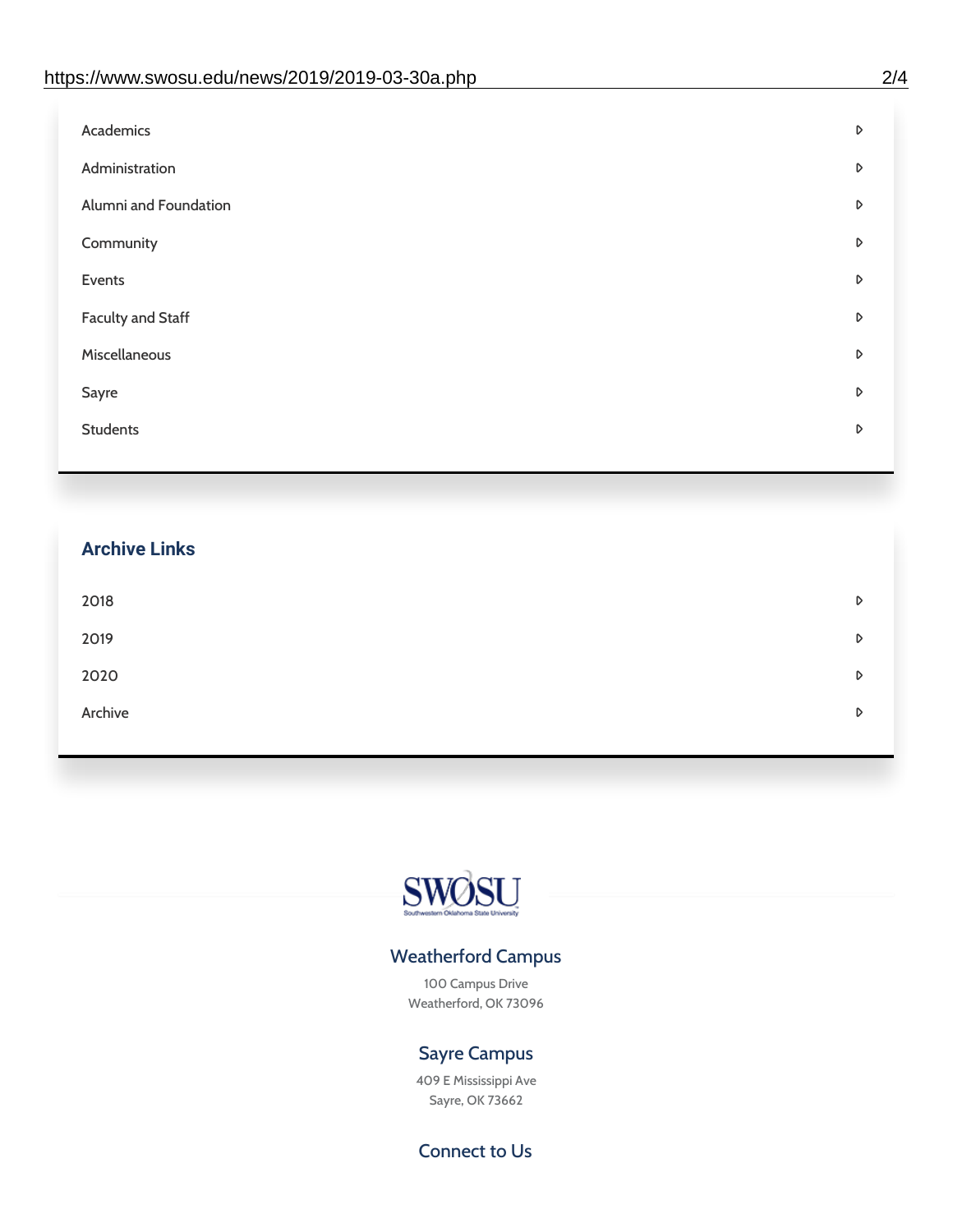千岁回调

Contact [Information](https://www.swosu.edu/about/contact.php) [University/Facility](https://www.swosu.edu/about/operating-hours.php) Hours [Campus](https://map.concept3d.com/?id=768#!ct/10964,10214,10213,10212,10205,10204,10203,10202,10136,10129,10128,0,31226,10130,10201,10641,0) Map

Give to [SWOSU](https://standingfirmly.com/donate)

Shop [SWOSU](https://shopswosu.merchorders.com/)



**[Directory](https://www.swosu.edu/directory/index.php)** 

[Calendar](https://eventpublisher.dudesolutions.com/swosu/)

[Apply](https://www.swosu.edu/admissions/apply-to-swosu.php)

[GoSWOSU](https://qlsso.quicklaunchsso.com/home/1267)

[Jobs@SWOSU](https://swosu.csod.com/ux/ats/careersite/1/home?c=swosu)



Current [Students](https://bulldog.swosu.edu/index.php)

[Faculty](https://bulldog.swosu.edu/faculty-staff/index.php) and Staff

**Enrollment Management** [580.774.3782](tel:5807743782)

> **PR/Marketing** [580.774.3063](tel:5807743063)

**Campus Police** [580.774.3111](tel:5807743111)